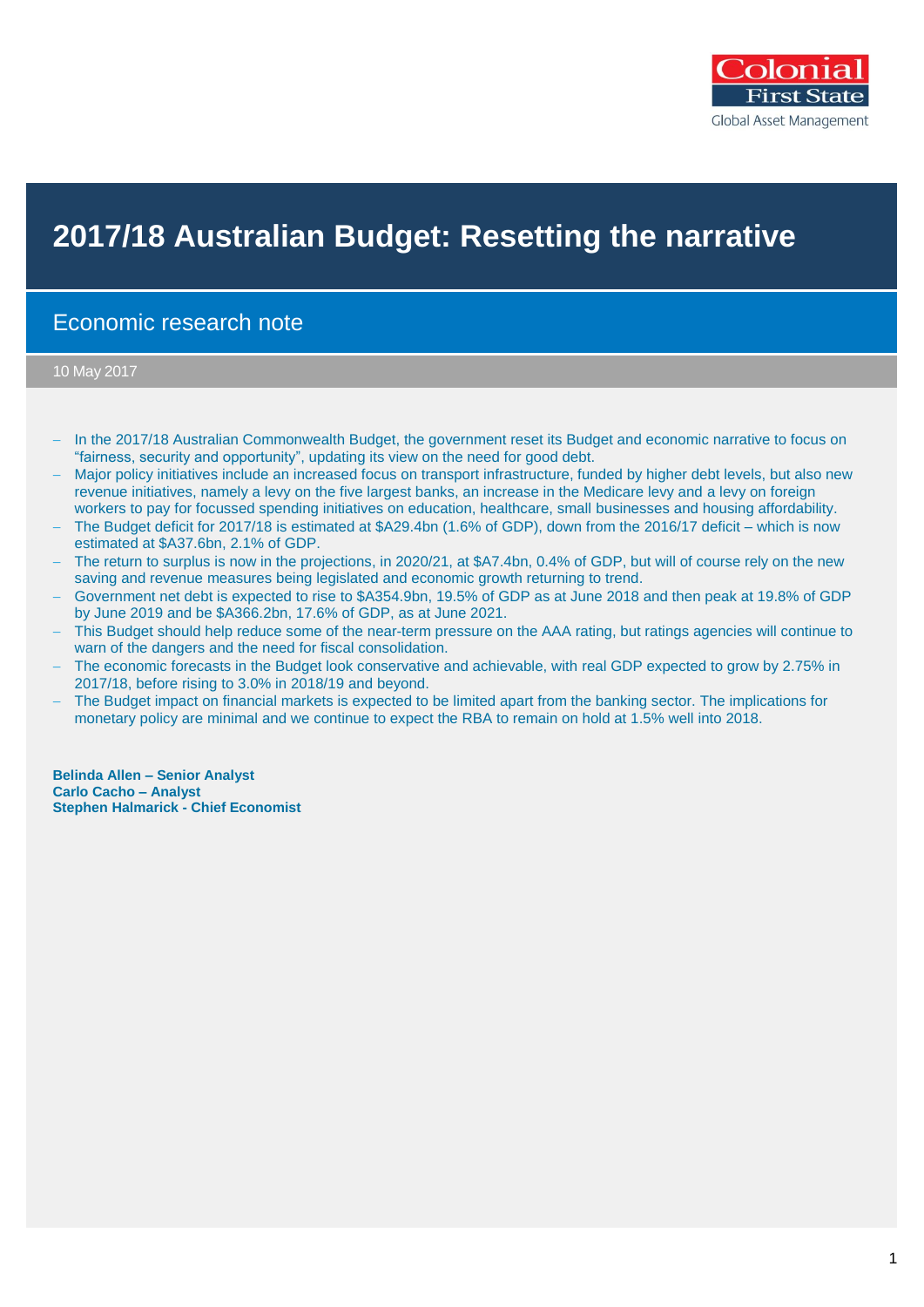#### **2017/18 Australian Budget: Resetting the debt narrative**

The 2017/18 Commonwealth Budget has been proclaimed by the Federal Government to focus on "**fairness, security and opportunity".** The Government is resetting its Budget and economic narrative, embracing debt to fund infrastructure, using new taxes to fund focussed spending initiatives on jobs, small businesses, health, housing affordability and education, while also addressing the revenue issue evident in recent years. It is worth noting that little has been done on outlay growth, which will average 4.2%/yr over the next four years.

While the overall stance of fiscal policy has tightened marginally, the government has taken the opportunity afforded to it by changing the narrative and the way government debt is recorded to increase direct funding of some (much needed) transport infrastructure projects. This can be viewed as a real positive for the Australian economy and one that has been much needed and called for in recent years.

We see this increased focus on productivity enhancing transport infrastructure, and the use of government debt to fund it, as a positive development and what the economy needs at this point in the cycle.

Overall, the underlying cash deficit for 2017/18 is estimated at \$A29.4bn, 1.6% of GDP, down marginally from the now estimated deficit for 2016/17 of \$A37.6bn, 2.1% of GDP. As shown in the chart below, the budget deficit is expected to gradually decline towards a small surplus in 2020/21.



#### **Commonwealth Budget surplus/deficit estimates**

#### Source: Commonwealth Treasury, 2017/18 Budget.

With the new focus on separating recurrent versus capital spending, in 2018/19 and the remainder of the forward estimates, cash flow from recurrent activities is expected to be in surplus, which on estimates would be the first time since the GFC. Under the new arrangement to focus on the net operating balance this measure will be expected to be in surplus in 2019/20.

Importantly the government has removed the approximately \$A13bn in measures the government could not pass from the 2014/15 Budget, undertaking Budget repair measures instead. This will be seen as a real positive by the credit rating agencies to reset the budget numbers, removing uncertainty and focussing on more realistic numbers going forward. Indeed the Budget papers note "the 2017/18 Budget charts a responsible pathway back to balance."

#### **Key policy initiatives**

The key areas of policy announcement in the Budget include:

#### **Infrastructure:**

- The budget commits \$A70bn from 2013/14 to 2020/21 to fund transport infrastructure across Australia including;
- \$A5.3bn for the second Sydney airport through the "Western Sydney Airport Corporation".
- \$A8.4bn in funding for the Melbourne to Brisbane Inland Rail.
- An additional \$A10bn for a National Rail Program to fund regional and urban rail investments.
- A 50% increase in the generation capacity of the Snowy Hydro Scheme.

#### **Housing Affordability**

- First home buyers will be able to build a deposit by contributing up to \$A15,000 per year up to a maximum of \$A30,000 into superannuation, contributions and earnings can be withdrawn from July 2018.
- Downsizers aged 65 and older will be able to make additional non-concessional contributions to superannuation up to \$A300,000 using proceeds from the sale of their primary residence.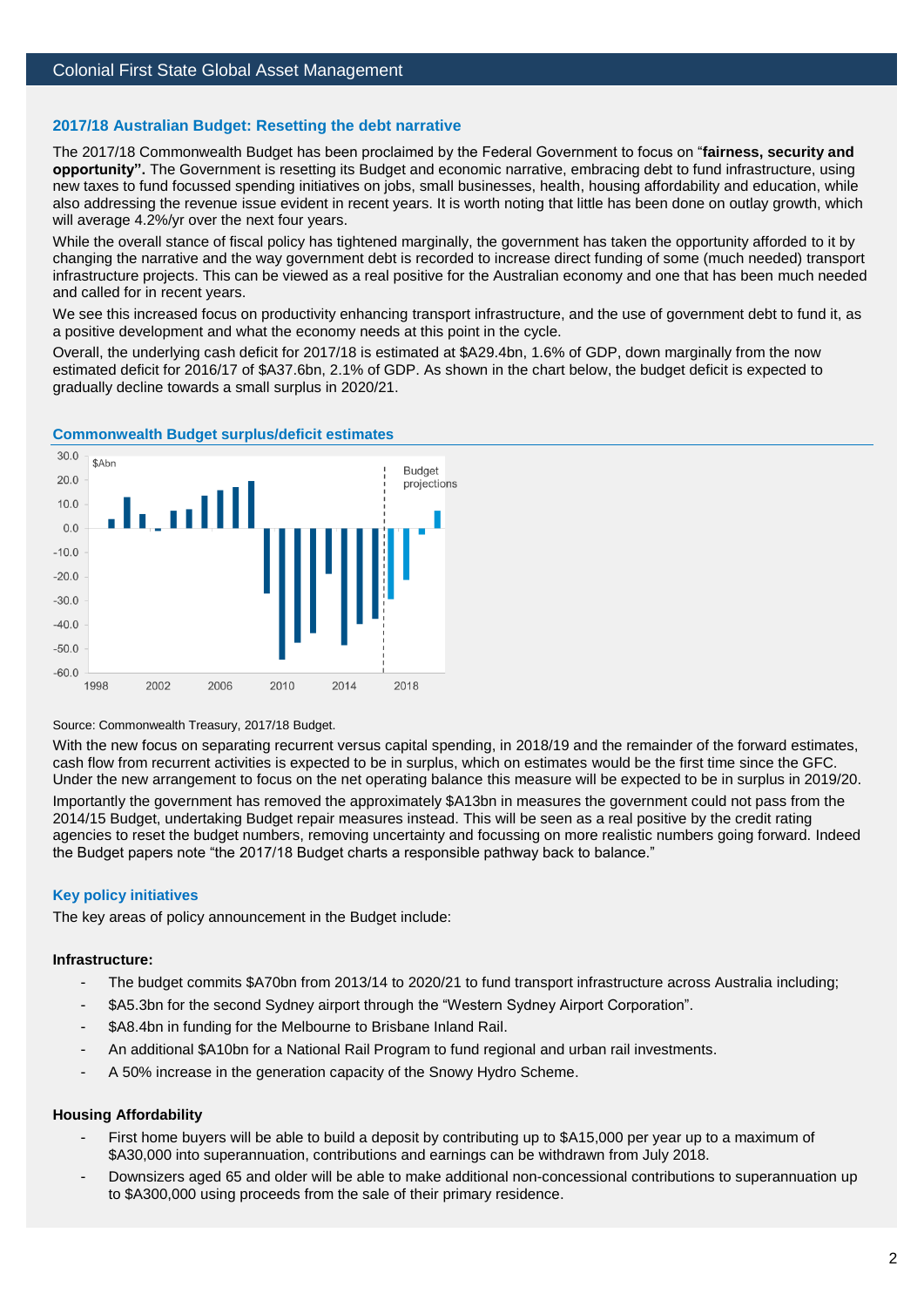- Increase investment in affordable housing by establishing an affordable housing bond aggregator to provide cheaper financing.
- Releasing surplus Commonwealth land, including 127 hectares of Defence land 10km from the Melbourne CBD.
- A 50% cap on foreign investment in new housing developments.
- A housing vacancy tax on foreign investors who leave their properties unoccupied for six months or more each year (existing properties will be grandfathered).
- Foreign property owners will no longer be exempt from capital gain tax on their primary residence.

#### **Foreign workers:**

- As earlier announced the 457 visa class will be abolished and replaced with a new "Temporary Skills Shortage visa".
- Employers who sponsor workers through the new visa will be required to pay a levy of up to \$A5,000 per worker to fund apprentices and trainees.

#### **Health:**

- A 0.5% increase in the Medicare levy to 2.5% from 1 July 2019, expected to raise \$A3.55bn in the first year. The additional revenue will be used to fund the National Disability Insurance Scheme (NDIS).
- The creation of a new Medicare Guarantee Fund to fund the Medicare and Pharmaceutical Benefits Scheme.
- A \$A1bn package to unfreeze Medicare rebates for doctor's visits and medical procedures.
- \$A730m for Tasmania's Mersey Hospital.
- \$A1.3bn savings over four years on medicines by encouraging doctors to prescribe generic drugs.

#### **Education:**

- An extra \$A18.6bn in school funding over the next decade under the Gonski needs-based model; with \$A2.2bn of extra funding over the next four years.
- The extra funding will come at the expense of universities, with a 2.5% efficient dividend placed on universities in 2018 and 2019.
- University fees will rise with student contributions increasing 7.5% phased in over 4 years from 2018.
- The income threshold to repay government education loans has been lowered to \$A42,000 from \$A55,000 while the maximum has been increased to \$A119,882 with a repayment rate of 10%.
- From July 2019 all HECS loans will be indexed to CPI instead of Average Weekly Earnings.
- An extra \$A428mn for childcare funding.

#### **Company tax:**

- A cut in the company tax rate from 30% to 25% for all companies by 2026/27. The cut has already been approved for businesses with annual turnover below \$A50m.

## **Small and medium enterprise:**

The \$A20k small business instant asset write-off scheme has been extended for another year. It was due to expire 30 June 2017.

#### **Welfare:**

- New integrity measures including stronger financial penalties to persistently non-compliant job seekers and random drug testing.
- New measures to get unemployed persons back to work.
- \$A5.5mn anti vax campaign and reduce Family Tax Benefit A for each child who does not meet the immunisation requirement.
- \$A260mn one-off energy payment for pensioners, \$75 for single pensioners and \$125 for couples.

## **Public sector:**

- \$A321mn for the Australian Federal Police – 300 extra covert intelligence operators and forensic specialists.

## **Future Fund:**

Continued to be quarantined until 2026.

## **Scrapping of zombie 2014 measures:**

- Around \$A13bn of "zombie" spending cuts from the 2014 budget will be dumped.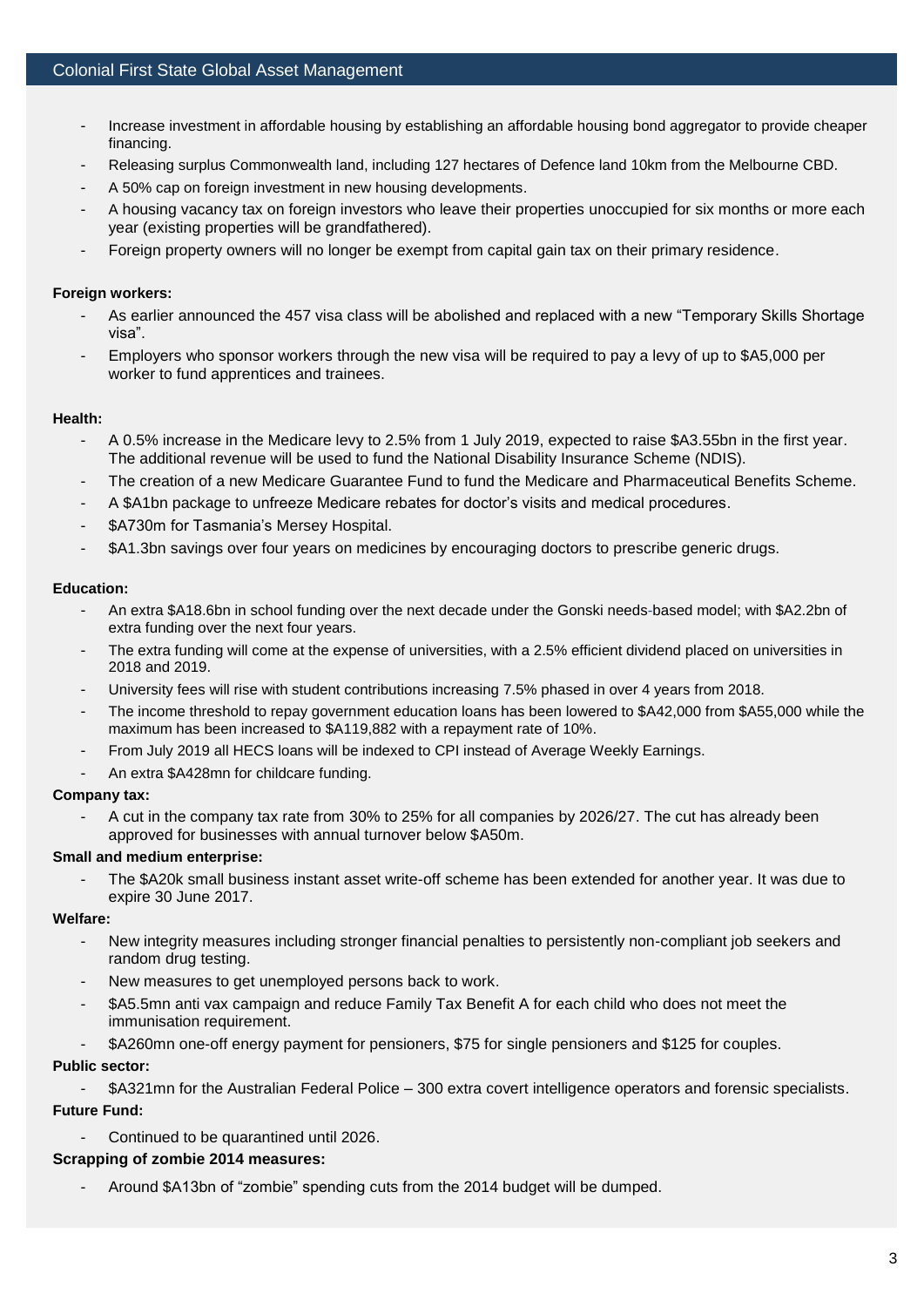#### **Banking**

- Productivity Commission inquiry into competition and concentration in banking, data sharing initiative.
- Introduction of a maior bank levy of 0.06% of liabilities on banks with liabilities greater than \$A100bn to raise around \$A1.5bn each year, this will impact the big 4 and Macquarie.

#### **Foreign aid**

Foreign aid will be frozen for two years from 2018, saving \$A303m.

#### **The key Budget numbers**

The Budget forecasts an underlying cash deficit for 2017/18 of \$A29.4bn, 1.6% of GDP, slightly higher than market expectations of around \$A28bn. It is down from \$A37.6bn in 2016/17, 2.1% of GDP. In the out-years the budget deficit will shrink to \$A21.4bn, 1.1% of GDP in 2018/19, before a larger reduction to a deficit of \$A2.5bn, 0.1% of GDP in 2019/20 with the increase in Medicare levy on 1 July 2019 before the forecast return to surplus in 2020/21 at \$A7.4bn, 0.4% of GDP.

For 2017/18, total revenue is projected to increase by 6.9%/yr, up to 23.8% of GDP from a now-estimated 23.2% in 2016/17 (original budget estimate was 23.9% of GDP). This Budget has addressed the weakness in the revenue side of the Budget, through the introduction of a number of new measures, to a total of \$A11.9bn over four years to 2019/20 through the increase in the Medicare Levy, bank levy and the new Skilling Australians Fund levy. These gains though have been partially offset (-\$A5.5bn) by lower forecasts for income taxes, superannuation taxes and GST revenue.

By 2020/21, total revenue is expected to increase further to 25.4% of GDP, which will be the highest since 2005/06, when the Budget was in heavy surplus territory at \$A15.8bn, 1.6% of GDP. Revenue growth increases by 7.4%/yr in 2019/20 on the increase of the Medicare Levy, the timing of this does help return the surplus to Budget in 2020/21.

Outlays by the government in the 2017/18 year are projected to rise by 4.4%/yr, following on from an increase of 4.1%/yr in 2016/17. Outlay growth still averages 4.2%/yr in the four years to 2020/21 with the focus on education and health.

For 2017/18, total spending as a share of GDP is estimated at 25.2% of GDP, from 25.1% of GDP in 2016/17 (originally estimated at 25.8% of GDP).

By 2020/21, total outlays are expected to decline to 25.0% of GDP. The following table provides further details.

| \$Abn              | 2016/17 Budget 2016/17 Latest |         |         |         | 2017/18 Budget 2018/19 Budget 2019/20 Budget 2020/21 Budget |       |
|--------------------|-------------------------------|---------|---------|---------|-------------------------------------------------------------|-------|
| Revenue            | 411.3                         | 405.7   | 433.5   | 462.5   | 496.9                                                       | 526.3 |
| % GDP              | 23.9                          | 23.2    | 23.8    | 24.4    | 25.1                                                        | 25.4  |
| Outlays            | 445.0                         | 440.5   | 459.7   | 480.4   | 495.6                                                       | 518.9 |
| % GDP              | 25.8                          | 25.1    | 25.2    | 25.4    | 25.0                                                        | 25.0  |
| Underlying balance | $-37.1$                       | $-37.6$ | $-29.4$ | $-21.4$ | $-2.5$                                                      | 7.4   |
| % GDP              | $-2.2$                        | $-2.1$  | $-1.6$  | $-1.1$  | $-0.1$                                                      | 0.4   |
| Net debt           | 326.0                         | 325.1   | 354.9   | 375.1   | 374.7                                                       | 366.2 |
| % GDP              | 18.9                          | 18.6    | 19.5    | 19.8    | 18.9                                                        | 17.6  |

#### **Federal Budget numbers**

Source: 2017/18 Commonwealth Budget.

The Budget estimates that Australia's net government debt will rise to \$A354.9, 19.5% of GDP at 30 June 2018 and peak at 19.8% of GDP in 2018/19 and fall to 17.6%, \$A366.2bn at 30 June 2021 before declining in the medium term to 8.5% of GDP in 2027/28.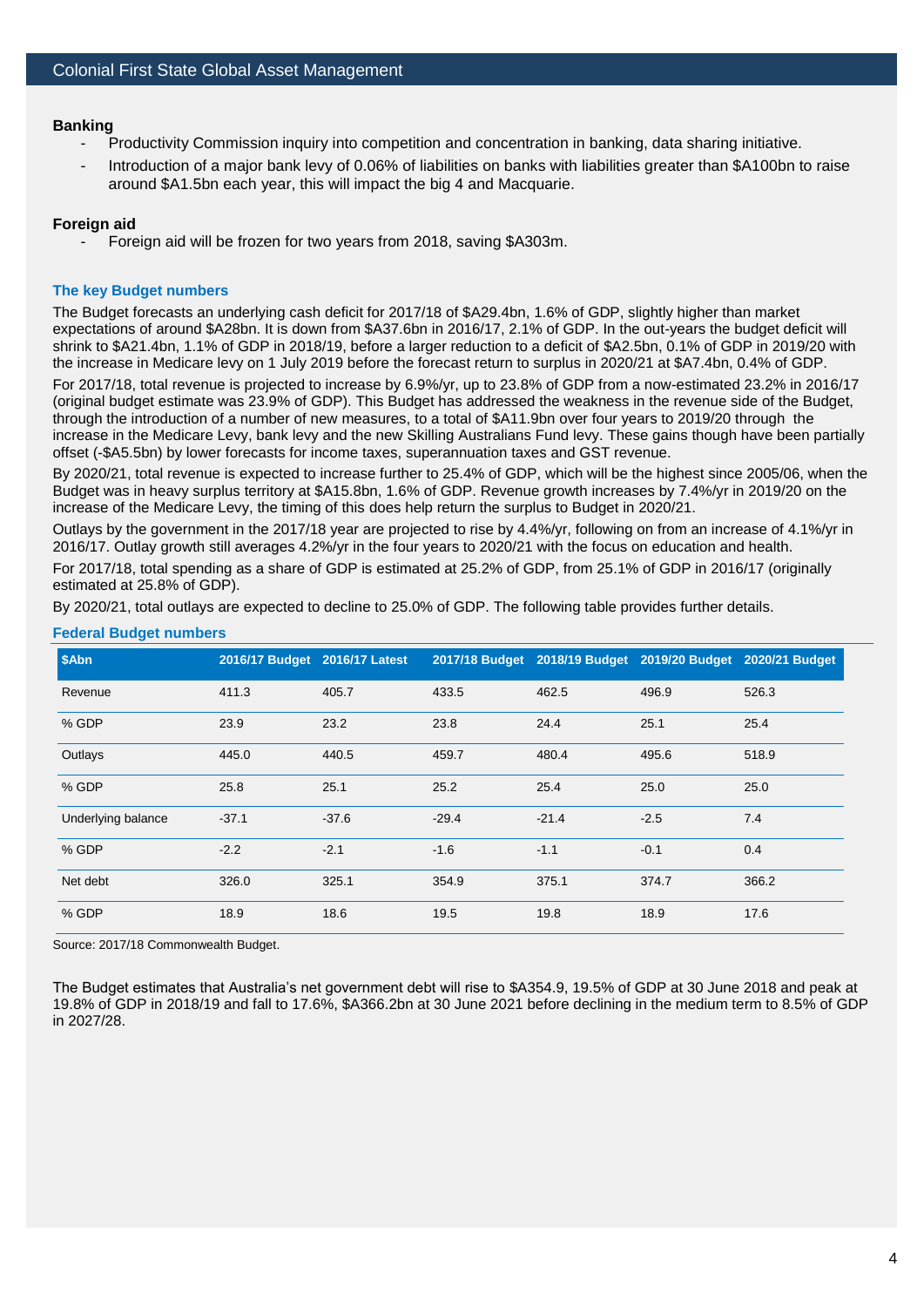## Colonial First State Global Asset Management



#### **Australian and OECD major nations net debt**

At the time of writing, there has been limited news flow from the rating agencies. Moody's has commented broadly, noting that Australia's fiscal strength is very high and supportive of the Aaa rating and there is nothing particularly worrying about the Budget. Fitch still needs to make an assessment of the broader budget impact. S&P has yet to comment but has forewarned that they may not comment on Budget night and nothing should be interpreted from the lack of immediate comments. In July 2016 S&P placed Australia's AAA rating on negative outlook and is therefore the agency that we and the markets will be focussed on.

The credit rating agencies continue to warn that the fiscal consolidation path and the management of debt must remain a priority if the AAA/Aaa credit rating is to remain in place over the medium-term. The good news from this Budget is the removal of the zombie savings measures from 2014 which were not able to be passed through the Parliament, the improvement in the revenue side of the Australian Budget and the forecast of the return to surplus in 2020/21. Crucially the agencies will watch the ability of the government to pass these budget measures and the economic performance versus the economic forecasts contained in this Budget. Labor has already committed to passing the bank levy, one positive for the government already.

#### **The Budget and the economy**

In general, **the economic forecasts in the Budget are relatively conservative and achievable**, with the exception of wages growth which is expected to rapidly increase over the forecast horizon, and given the current soft state of the labour market could be a stretch too far.

GDP growth for 2017/18 is forecast at 2.75%/yr, an improvement from the growth rate of 1.75% now expected for 2016/17. In the years ahead economic growth is forecast to return back towards trend at 3.0%/yr till 2020/21. This is largely in line with market expectations. Growth is expected to be driven by household consumption, net exports, public investment and a reduction in the drag from business investment.

Inflation is forecast to remain at the bottom of the RBA's target band for 2017/18 at 2.0%/yr. It is then expected to increase towards the centre of the target range to 2.5%/yr by 2019/20. Again, this is largely in line with market estimates.

The unemployment rate is expected to decline to 5.75% in 2017/18, slightly down from the current 5.9%. It is then expected to gradually decline to 5.25% by 2020/21. Wages are expected to increase from 1.9%/yr currently to 2.0% in 2017/18 and gradually increase towards 3.75%/yr by 2020/21, almost double the current rate. This forecast is likely too optimistic and could lead to a miss on projected income tax revenues and household consumption forecasts.

On the trade side, the current account deficit is forecast to widen slightly to -1.5% in 2017/18 from -0.9% in Q4 16, before increasing to -2% by 2018/19. This is a relatively conservative estimate given the expectation of the first current account surplus in Q1 17.

Other key indicators on the economy to show the expected end of the mining investment downturn with investment forecast to decline by only -3%/yr by 2018/19. Dwelling investment is also expected to gradually decline from 10.6%/yr in 2015/16 to 1.5%/yr by 2017/18 and eventually a drag on growth at -4%/yr by 2018/19.

One concern is the expectations of rising household consumption appears to be underpinned by a forecast decline in the household savings ratio from 5.2% to approx. 3.5%. This could likely lead to household consumption being weaker than forecast.

Iron ore prices are expected to remain around US\$66/mt over Q3 17 and Q4 17 before declining to US\$55/mt by March 2018. Given recent moves, these forecasts may be slightly optimistic. Metallurgical coal prices are similarly expected to gradually decline from US200/mt to US\$120/mt by March 2018.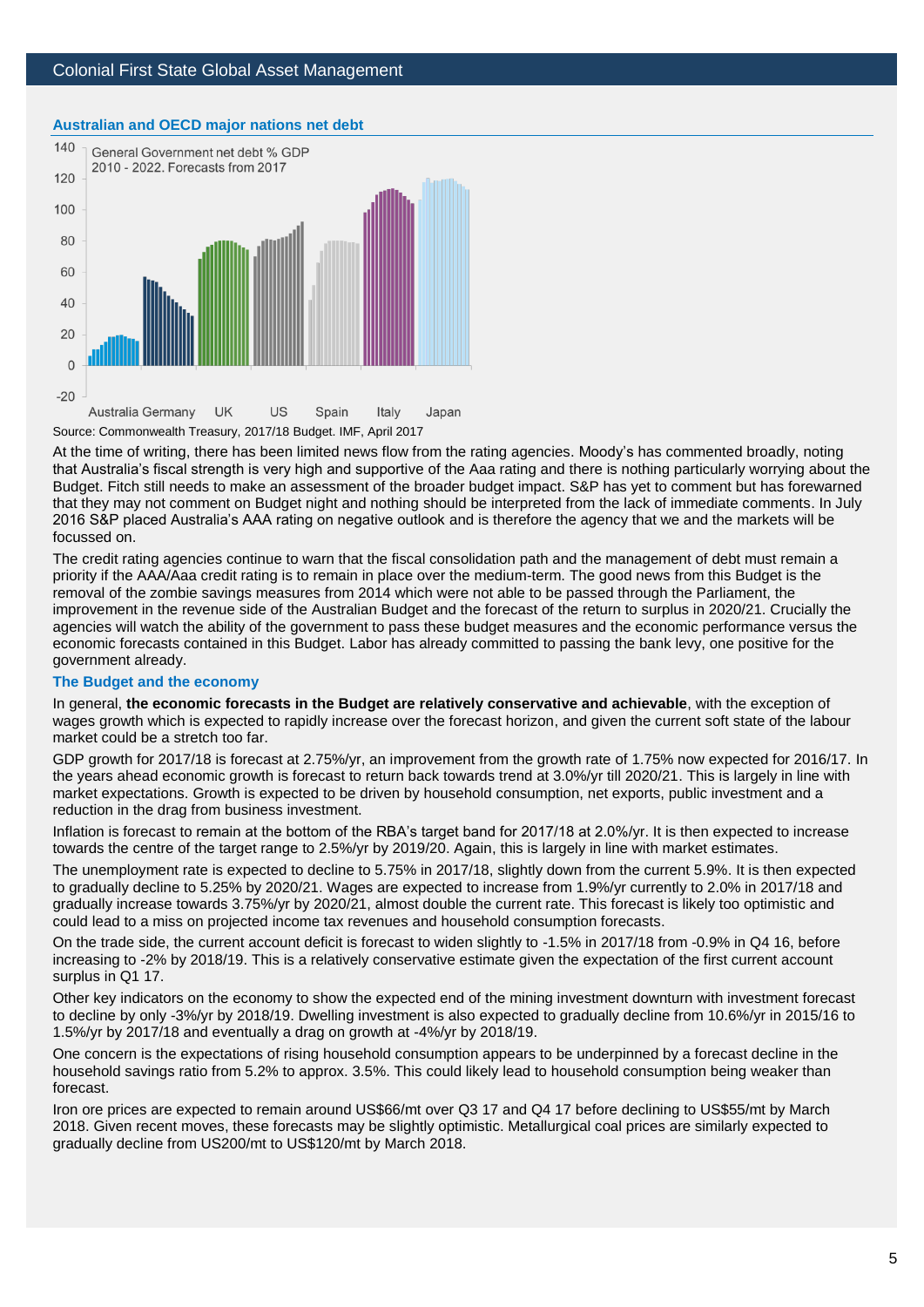The following table provides details:

#### **Australian economic forecasts**

|                               | Est.          | F/c     | F/c     | F/c   | F/c   |
|-------------------------------|---------------|---------|---------|-------|-------|
| %yr                           | 16/17         | 17/18   | 18/19   | 19/20 | 20/21 |
| <b>Real GDP</b>               | 1.75          | 2.75    | 3.0     | 3.0   | 3.0   |
| Nominal<br>GDP                | 6.0           | 4.0     | 4.0     | 4.5   | 4.75  |
| <b>GNE</b>                    | 1.75          | 2.5     | 2.75    |       |       |
| Net exports<br>% cont.        | 0.5           | 0.5     | 0.25    |       |       |
| Terms of<br>trade             | 16.5          | $-2.75$ | $-4.25$ |       |       |
| Current acc.<br>% GDP         | $-1.5$        | $-1.5$  | $-2$    | -     |       |
| <b>Business</b><br>investment | $-6.0$        | 0.0     | 3.0     |       |       |
| Unemploym<br>ent rate %       | 5.75          | 5.75    | 5.5     | 5.5   | 5.25  |
| <b>CPI</b>                    | 2.0           | 2.0     | 2.25    | 2.5   | 2.5   |
| Wages                         | $\mathcal{P}$ | 2.5     | 3       | 3.5   | 3.75  |

Source: Commonwealth Treasury Budget Paper No.1 2017/18.

#### **The Budget and the markets:**

#### **The bond market**

For the bond market, the Budget is unlikely to have a significant impact with an incremental path back to surplus over the coming four years that is not significantly different from MYEFO.

In terms of debt/bond issuance, the Australian Office of Financial Management (AOFM) has noted that Gross Treasury Bond issuance in 2017/18 is expected to be around \$A80bn. After accounting for maturities of \$A31bn and buybacks of around \$A15bn of Treasury Bonds maturing in future financial years, this represents net issuance of \$A34bn.

This will be accounted for by \$A75bn in Treasury bond sales and another \$A5bn in Inflation-Linked bonds.

The Budget estimates that the face value of total CGS on issue is projected to rise to \$A540bn in 2017/18 to \$A606bn by the end of the forward estimates. Gross debt is projected to continue to rise to around \$A725bn by 2027/28.

One key element for the bond market will be the AAA rating. This has been on negative outlook with S&P since July 2016. While the government has stated they aim to keep the AAA there is expected to be little downside to bond yields if the AAA is lost.

#### **Monetary Policy implications**

**The 2017/18 Commonwealth Budget is unlikely to have a significant impact on the monetary policy outlook.** The RBA is likely to welcome the greater commitment to infrastructure investment – as long as the projects serve to support productivity in the economy.

As detailed following last week's RBA Board meeting, our view remains that the RBA will hold monetary policy steady at 1.5% well into 2018. This outlook is based on the view that the RBA will continue to believe that a balanced approach is required for i) on-target inflation, ii) softness in the labour market and iii) strength in the residential property market on the east-coast.

#### **The equity market**

If the Budget focus on infrastructure, jobs, growth and productivity bears fruit, then this should be supportive for the equity market. Over time, the renewed focus on infrastructure investment could lift potential economic growth in Australia, helping support the equity market. This Budget recommits the plan to cut the corporate tax rate for all companies to 25% by 2026/27, keeping Australian companies competitive in an environment where corporate tax rates are falling. Currently this is only legislated for companies with a turnover under \$A50mn so if the legislation is passed, it will be a positive driver of equity markets.

There are some clear sector specific consequences from the Budget, with the Banking sector the hardest hit with the introduction of a 0.06% bank levy from 1 July 2017, although rumours of the new bank levy did see bank share prices fall ahead of the Budget release.

Increased transport infrastructure lend should support a range of sectors including building materials, transport, developers and contractors, some support for first home buyers and affordable housing should also support these sectors.

Changes to healthcare, particularly lifting the freeze on Medicare rebates for doctors and medical procedures could also be supportive for the sector.